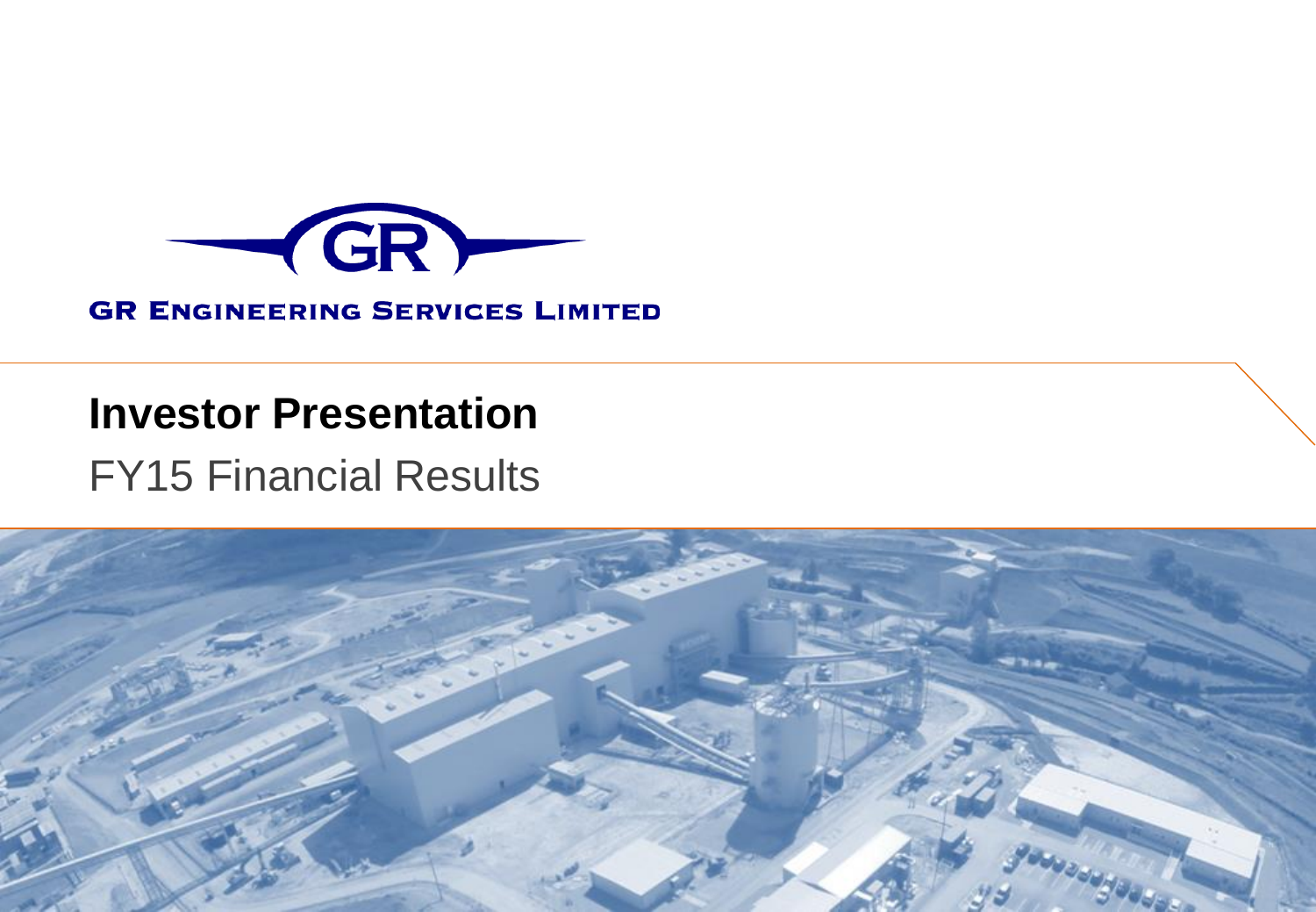### **Disclaimer**

This document has been prepared by GR Engineering Services Limited ACN 121 542 738 (**GR Engineering**) to provide an overview and update of GR Engineering's activities and FY15 financial performance.

Any statements, opinions, projections or other material contained in this document do not constitute any commitments, representations or warranties by GR Engineering and associated entities or its directors, agents and employees. Except as required by law, and only to the extent so required, directors, agents and employees of GR Engineering shall in no way be liable to any person or body for any loss, claim, demand, damages, costs or expenses of whatsoever nature arising in any way out of, or in connection with, the information contained in the document.

This document includes certain statements, opinions, projections and other material, which reflect various assumptions. The assumptions may or may not prove to be correct. Recipients of the document must make their own independent investigations, consideration and evaluation of the opportunity to participate in any investment. By accepting this document the recipient agrees that if it proceeds further with its investigations, consideration or evaluation of the opportunity to participate in any investment it shall make and rely solely upon its own investigations and inquiries and will not in any way rely upon the document.

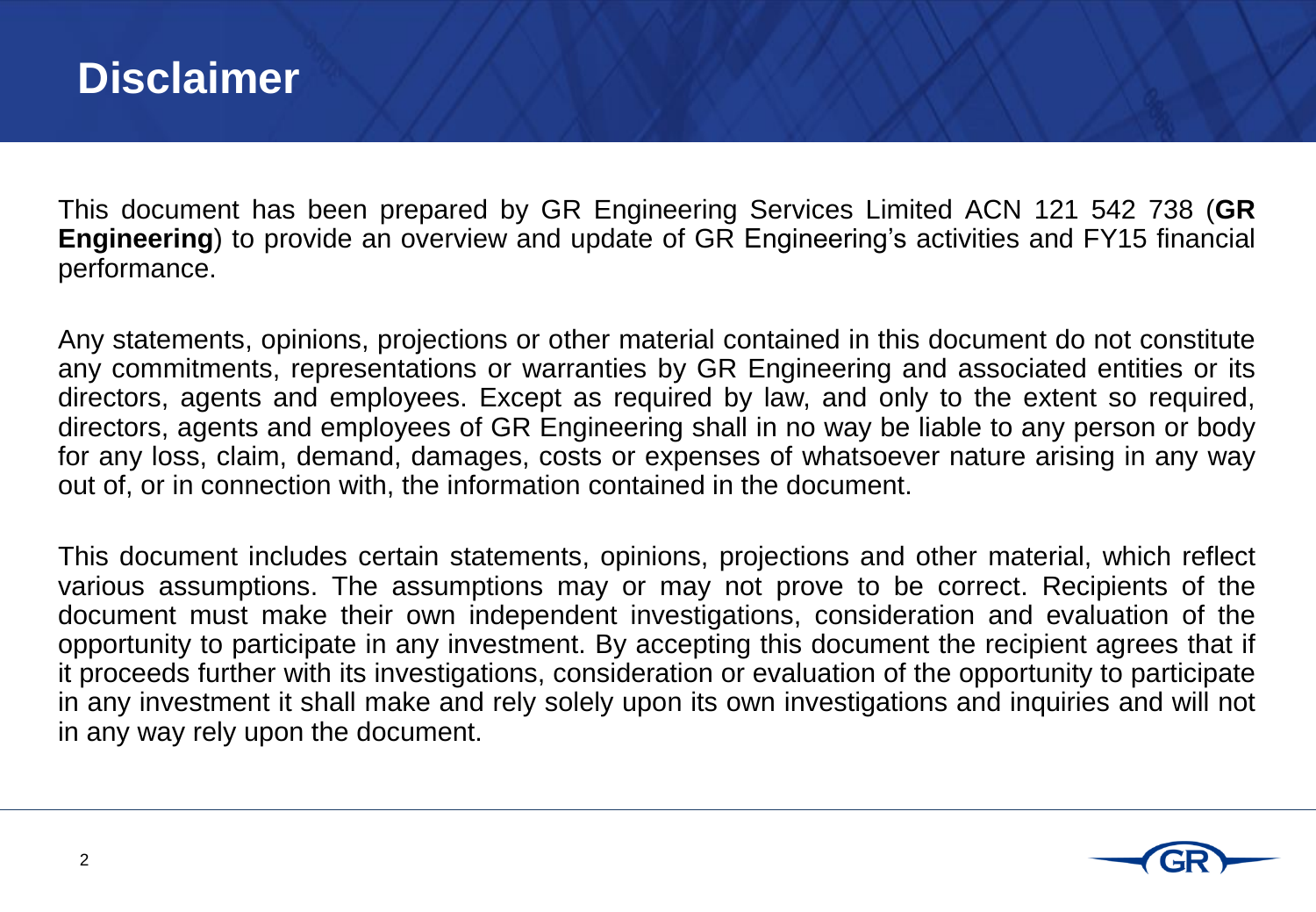# **About GR Engineering**

Mineral Processing GR<sup>></sup> GR<sup>></sup> Selected Clients



- **Process engineering design and construction contractor** servicing the mining and minerals processing industry
- Specialising in EPC / EPCM contracting to provide project delivery with secure cost, time, plant performance and contract completion warranties and guarantees
- Australian offices in Perth and Brisbane. Offshore presence in West Africa, United Kingdom, PNG, Indonesia and the Americas
- Primary expertise in gold, base metals and industrial mineral commodities
- GR Engineering operates in a niche market limited EPC competitors, high barriers to entry

#### **Oil and Gas Services**



 Oil and gas services business providing operations, maintenance and well management services to Australian and South East Asian oil and gas industry



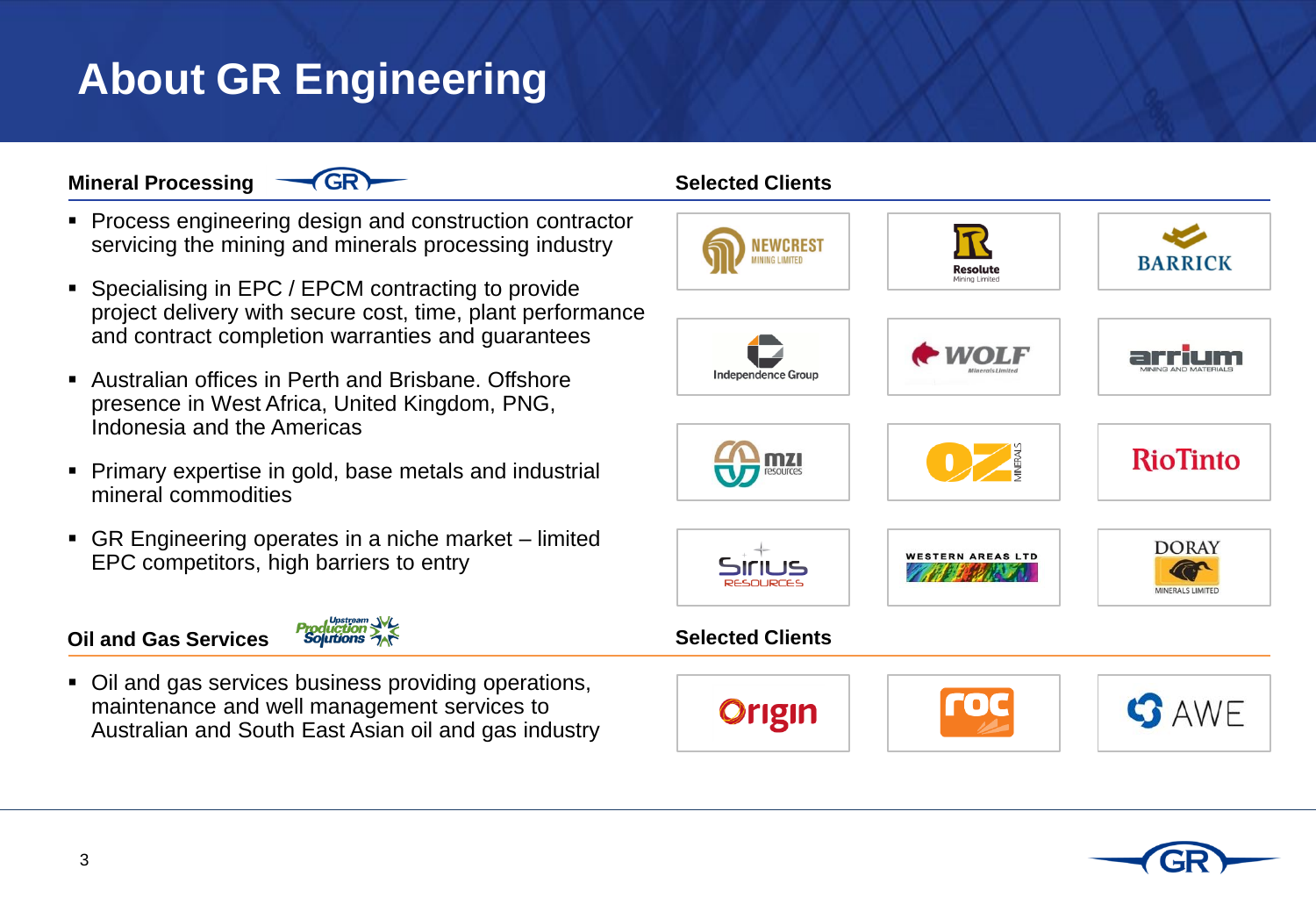### **FY15 Results Analysis**





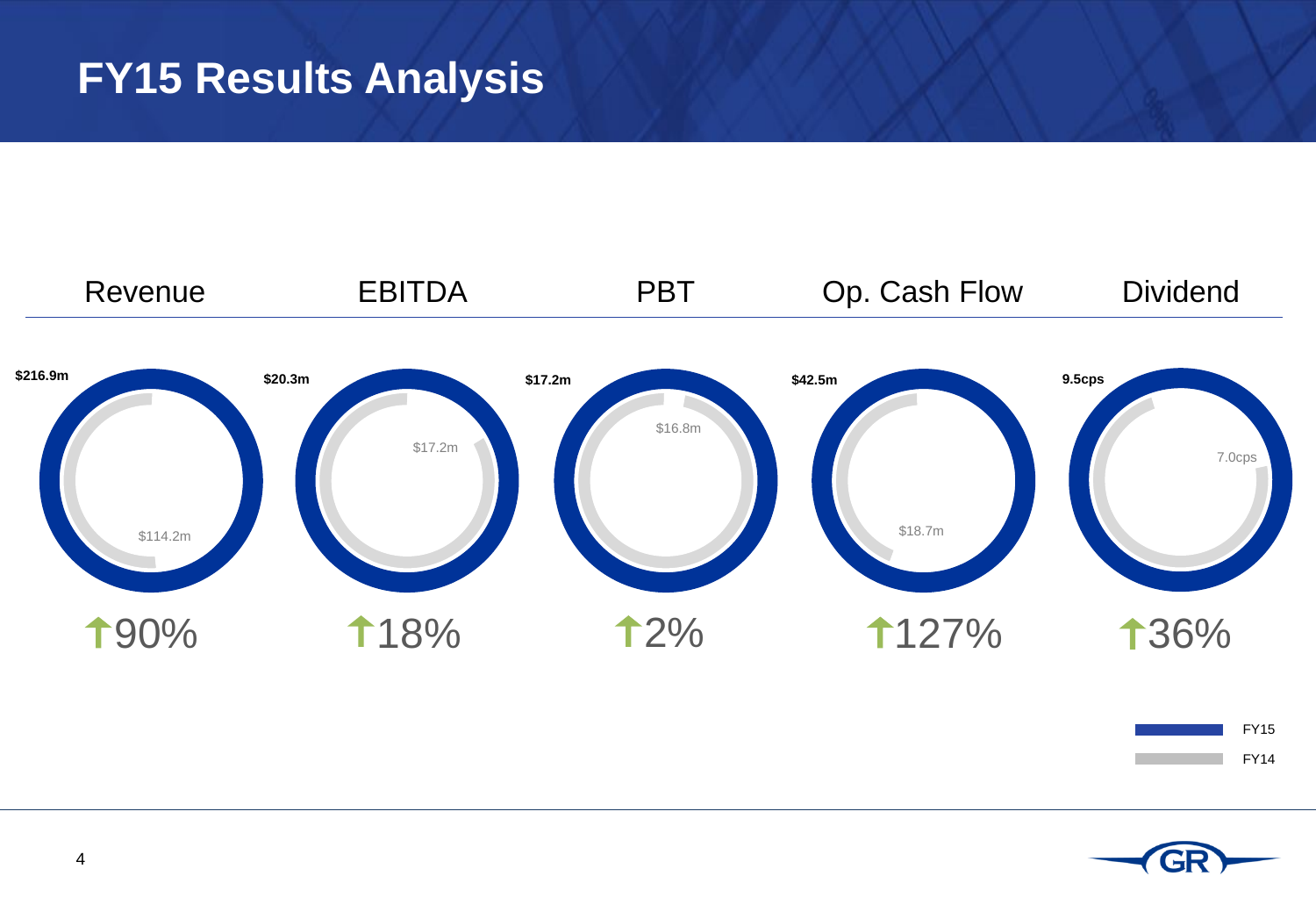### **FY15 Results Summary**

### **Key Themes**

| <b>Earnings</b>      | • Record sales revenue - \$216.9 million<br>• EBITDA - \$20.3 million - disciplined approach to operating costs maintained<br>Increased operating cash flow - $$42.5$ million – elevated levels of design and<br>$\blacksquare$<br>construction activity                                                                                                                    |
|----------------------|-----------------------------------------------------------------------------------------------------------------------------------------------------------------------------------------------------------------------------------------------------------------------------------------------------------------------------------------------------------------------------|
| <b>Operations</b>    | • Positive results from implementation of growth strategy – geographical expansion,<br>broader commodity mix and expanded delivery models<br>• Successful outcomes being delivered across a diverse range of projects<br>• Key awards have provide strong earnings visibility through FY16 and into FY17<br>• Operational capacity maintained to facilitate additional work |
| <b>Balance Sheet</b> | • Net cash of \$63.5 million                                                                                                                                                                                                                                                                                                                                                |

Shareholder returns enhanced with increased full year dividend of 9.5cps (fully franked)

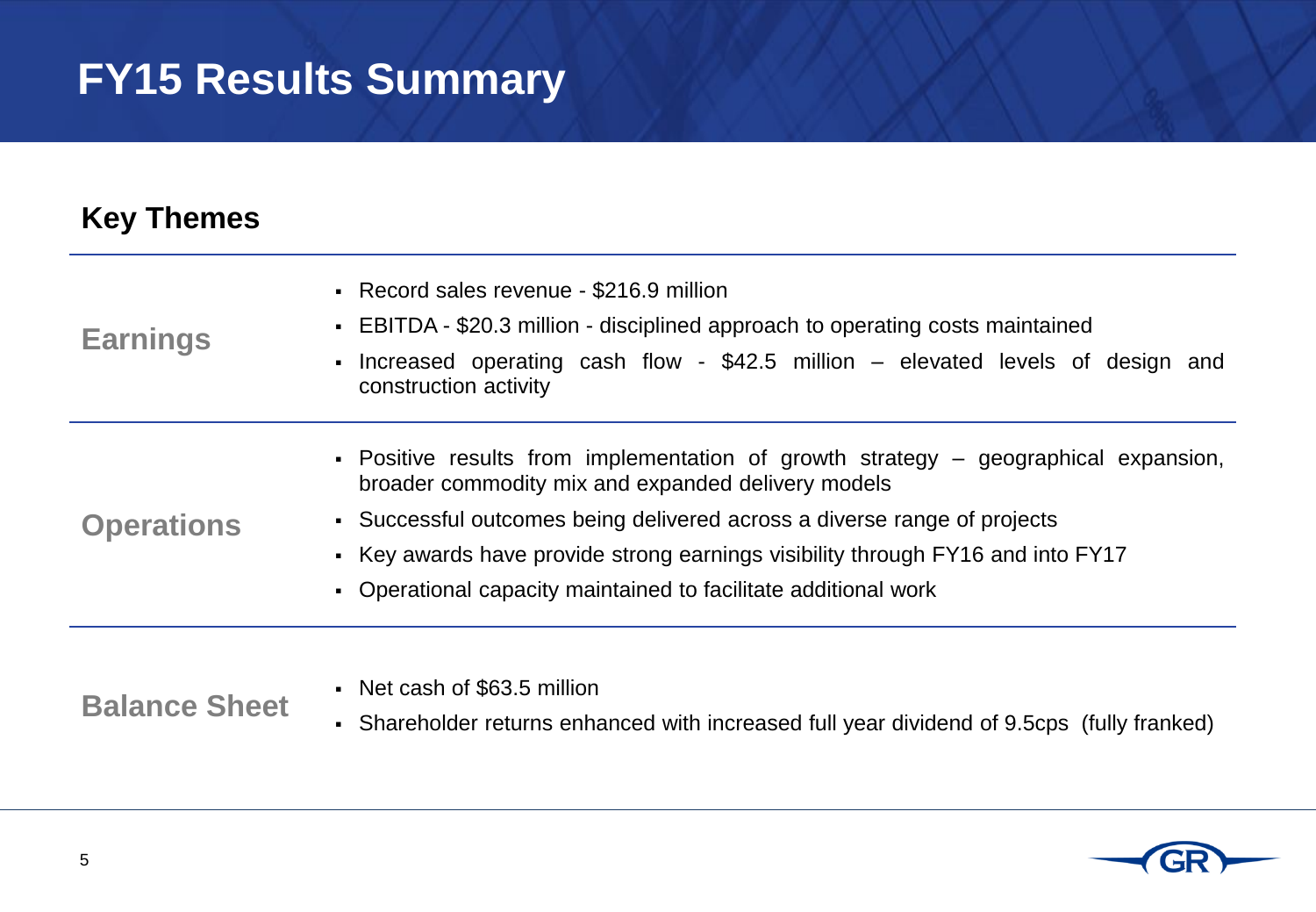## **Operational Performance**

#### **Design and Construction**

- Positive contributions received from all major projects, including:
	- Hemerdon Tungsten & Tin Project (UK)
	- Keysbrook Mineral Sands Project (WA)
	- Paraburdoo MRP (WA)
	- Syama Oxide Project (Mali)
	- Wetar Copper Expansion Project (Indonesia)
	- Telfer sustaining works projects (WA)
- Larger offshore earnings contributions and projects for nontraditional commodities (tungsten, tin and mineral sands)
- **Benefits obtained from growth strategy materialising**
- TRIFR of 6.3 focusing on zero harm culture

#### **Studies and Consulting**

- Completed 31 studies for projects in Australia and internationally
- Engaged on 14 studies as at 30 June
- Activity on projects that are well suited to EPC delivery and across a broad commodity mix



Tungsten & Tin Processing Plant - England



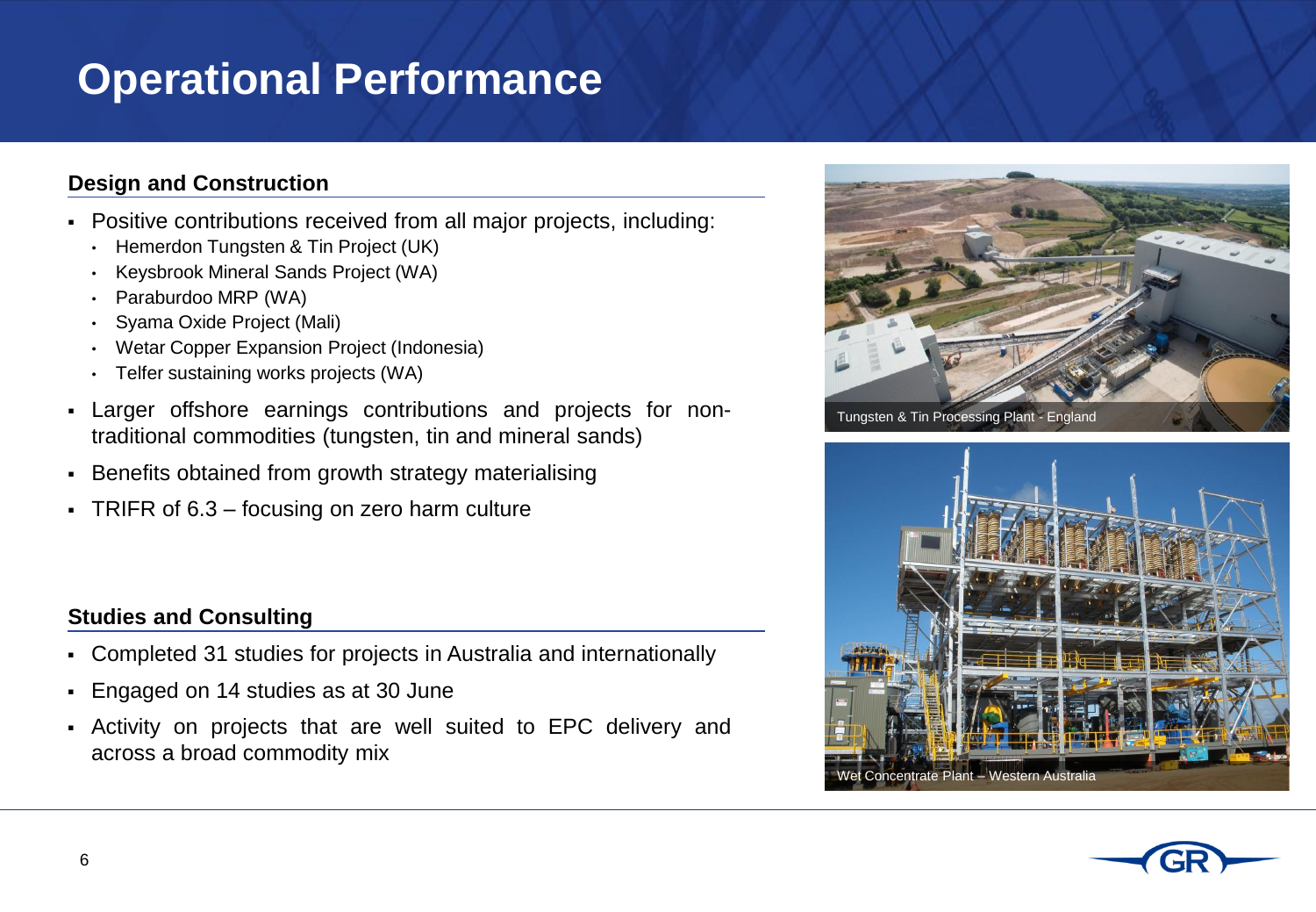### **Operational Performance**

#### **Upstream Production Solutions**

- Delivering results within expectation
- Secured new services contracts in Queensland in FY15
- Revenue underpinned by recurrent operations and maintenance contracts
- FY15 revenue of \$31.2 million

#### **Order book and pipeline**

- Group order book comprised of predominantly Western Australian industrial and precious metals projects (gold, copper, nickel and mineral sands)
- Significant recent awards for:
	- Nova Nickel Project process plant and infrastructure (\$126 million)
	- Forrestania Mill Recovery Enhancement Project (up to \$22 million)
- Contracted and recurrent revenue for FY16 estimated at approximately \$220 million





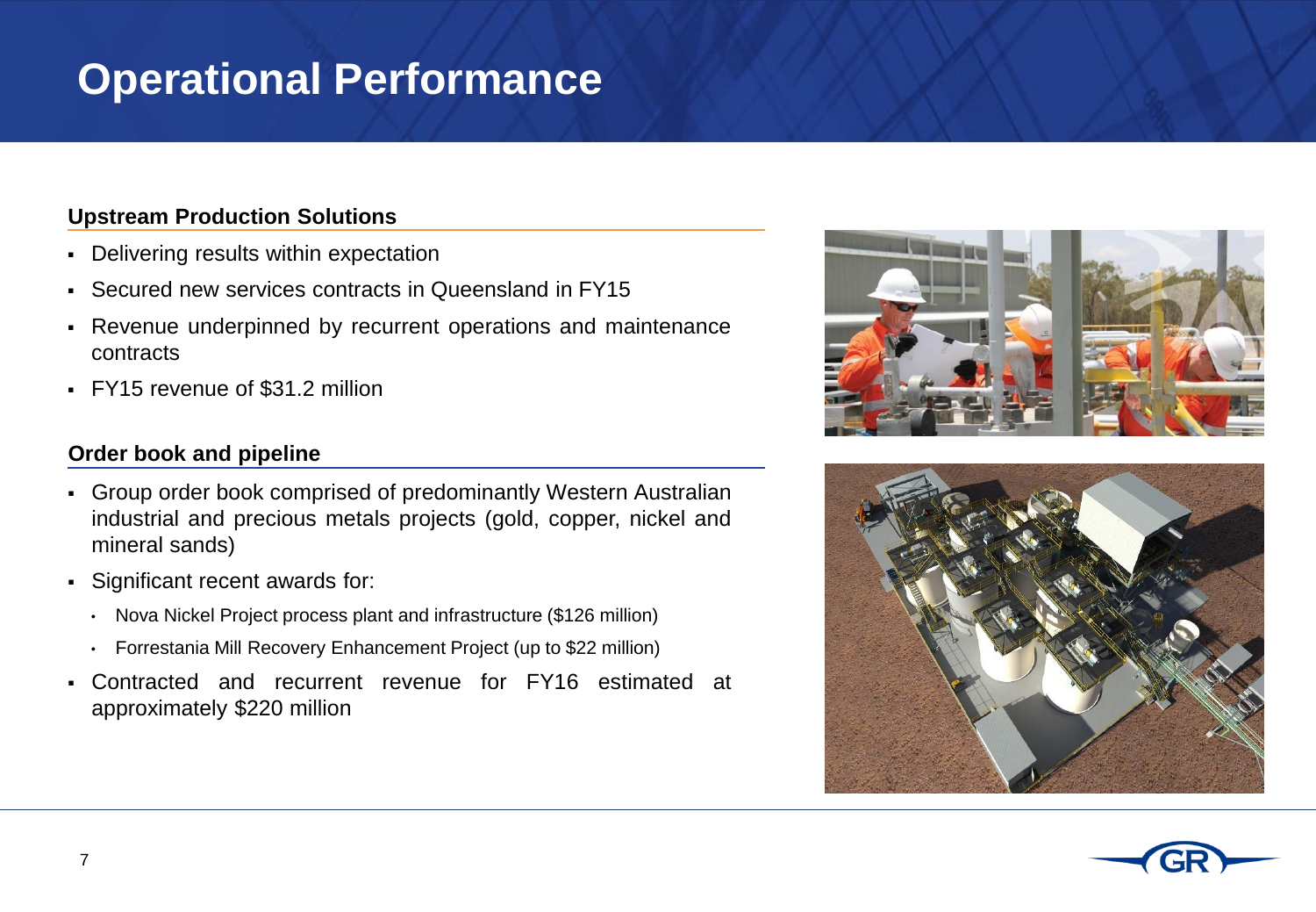### **Corporate Summary**

| <b>Capital Structure</b>         |                    |       |  |  |
|----------------------------------|--------------------|-------|--|--|
| Shares on issue                  | m                  | 150.7 |  |  |
| Share price (GNG.ASX) (31/08/15) | \$                 | 1.10  |  |  |
| <b>Market capitalisation</b>     | $\boldsymbol{\$m}$ | 165.8 |  |  |
| Cash (30 June 2015)              | $\mathfrak{m}$     | 64.6  |  |  |
| Debt (30 June 2015)              | $\mathfrak{m}$     | 1.1   |  |  |
| <b>Enterprise Value</b>          | \$m                | 102.3 |  |  |

#### **Directors & Management**

| Joe Ricciardo          | Non-Executive Chairman        |
|------------------------|-------------------------------|
| Geoff Jones            | <b>Managing Director</b>      |
| <b>Tony Patrizi</b>    | Executive Director            |
| <b>Barry Patterson</b> | Non-Executive Director        |
| <b>Terry Strapp</b>    | <b>Non-Executive Director</b> |
| Peter Hood             | <b>Non-Executive Director</b> |
| Joe Totaro             | CFO & Company Secretary       |

#### **Share Price Performance**



#### **Shareholder Breakdown**



Directors & Senior Management  $\blacksquare$  Institutions  $\blacksquare$  Other



8